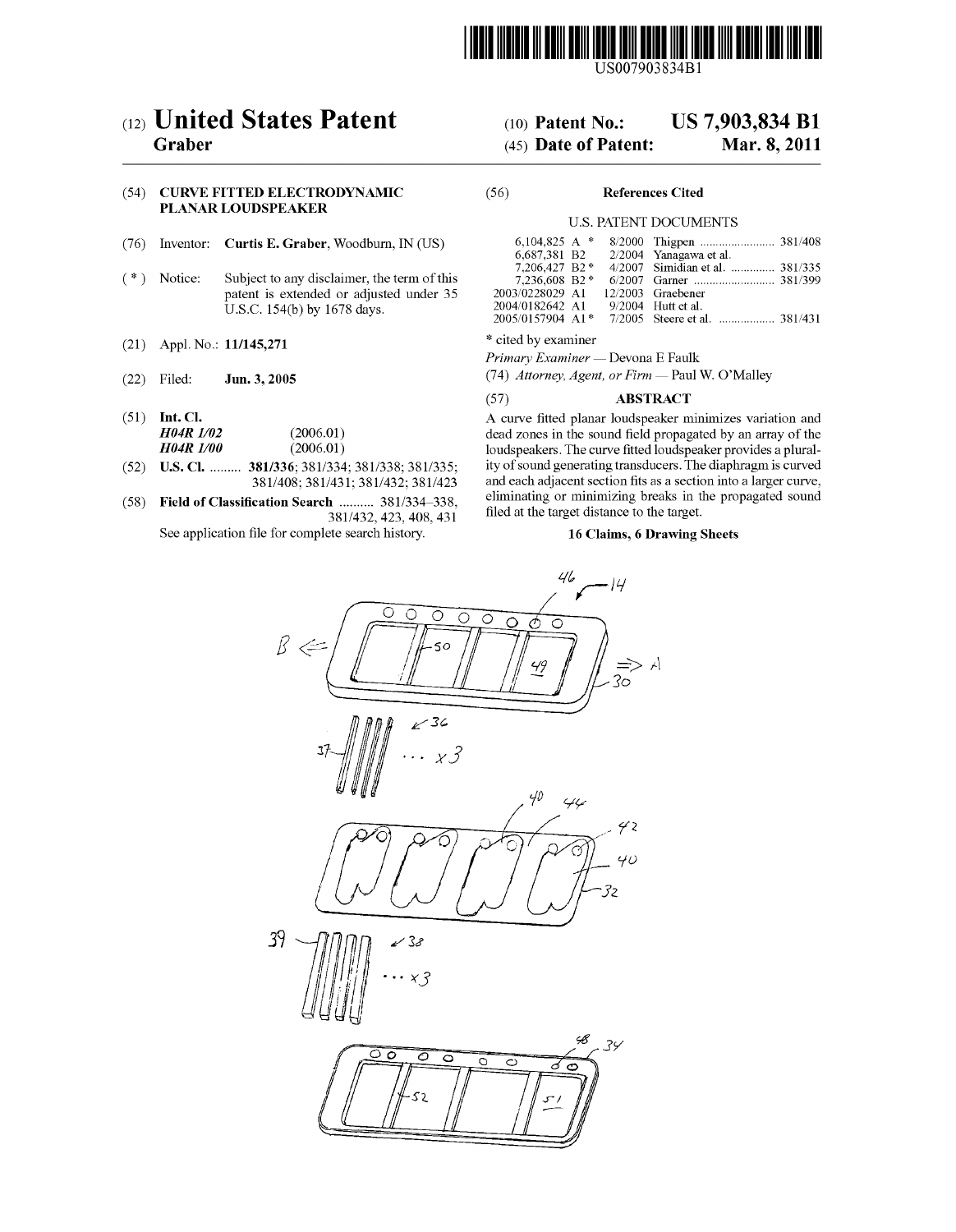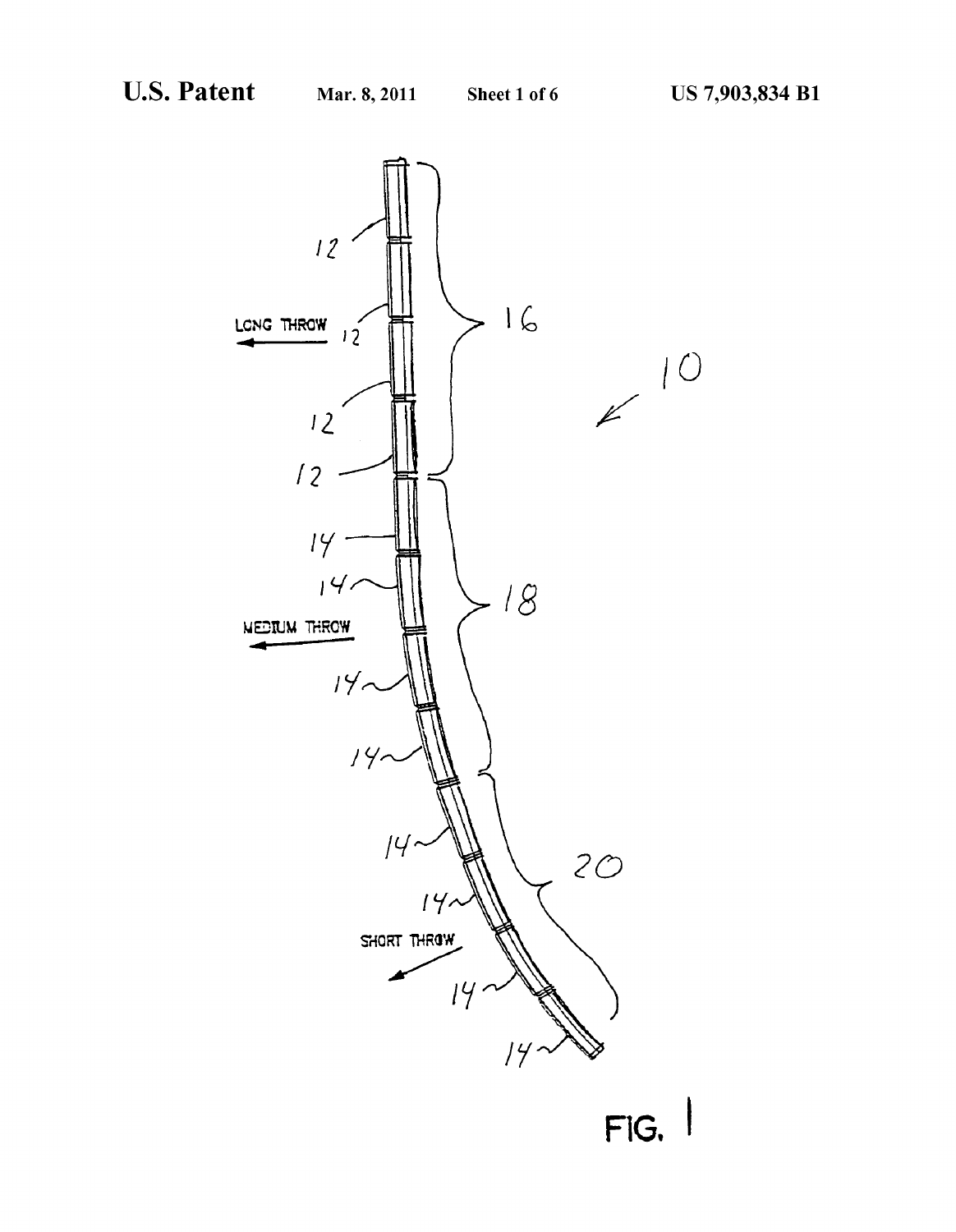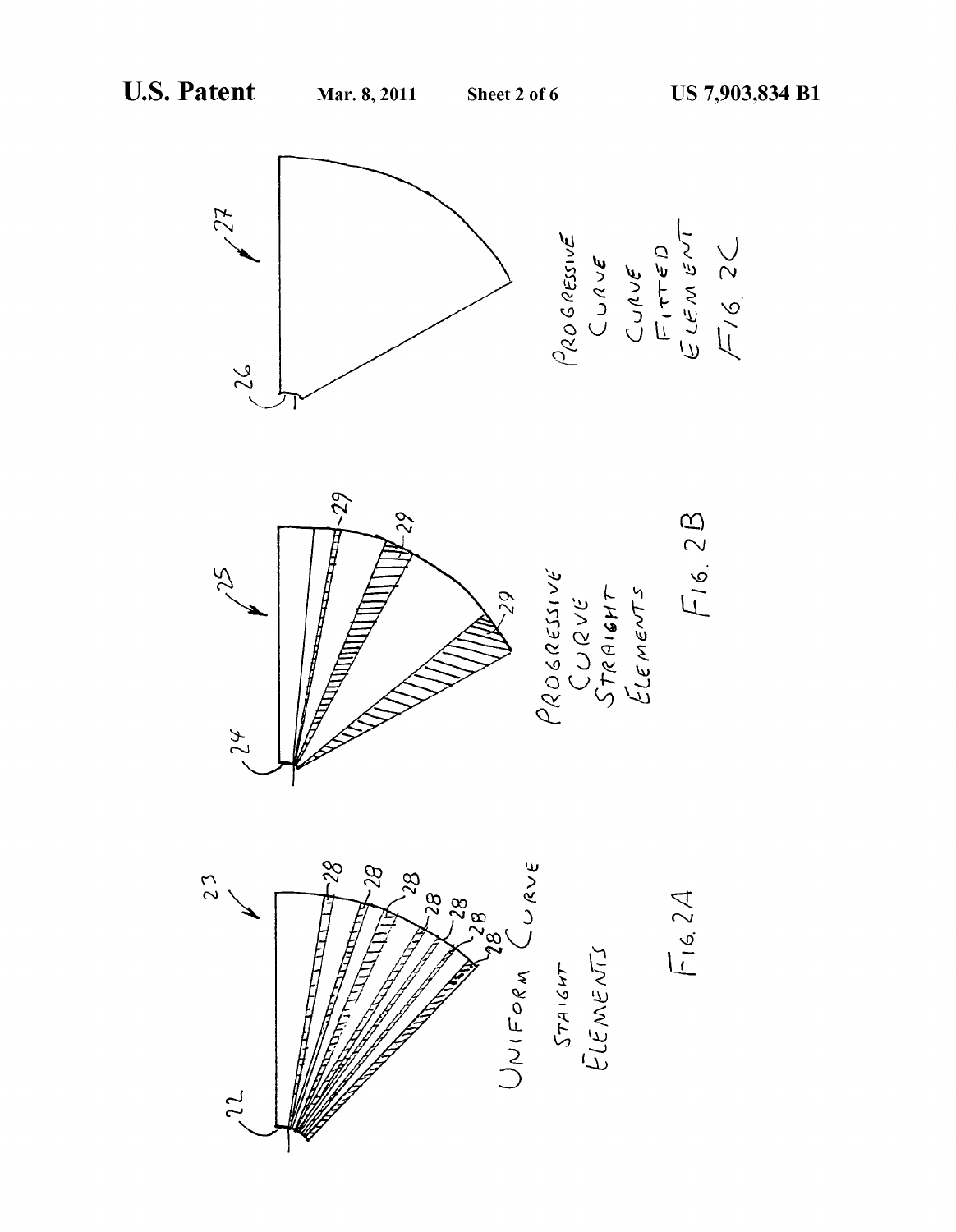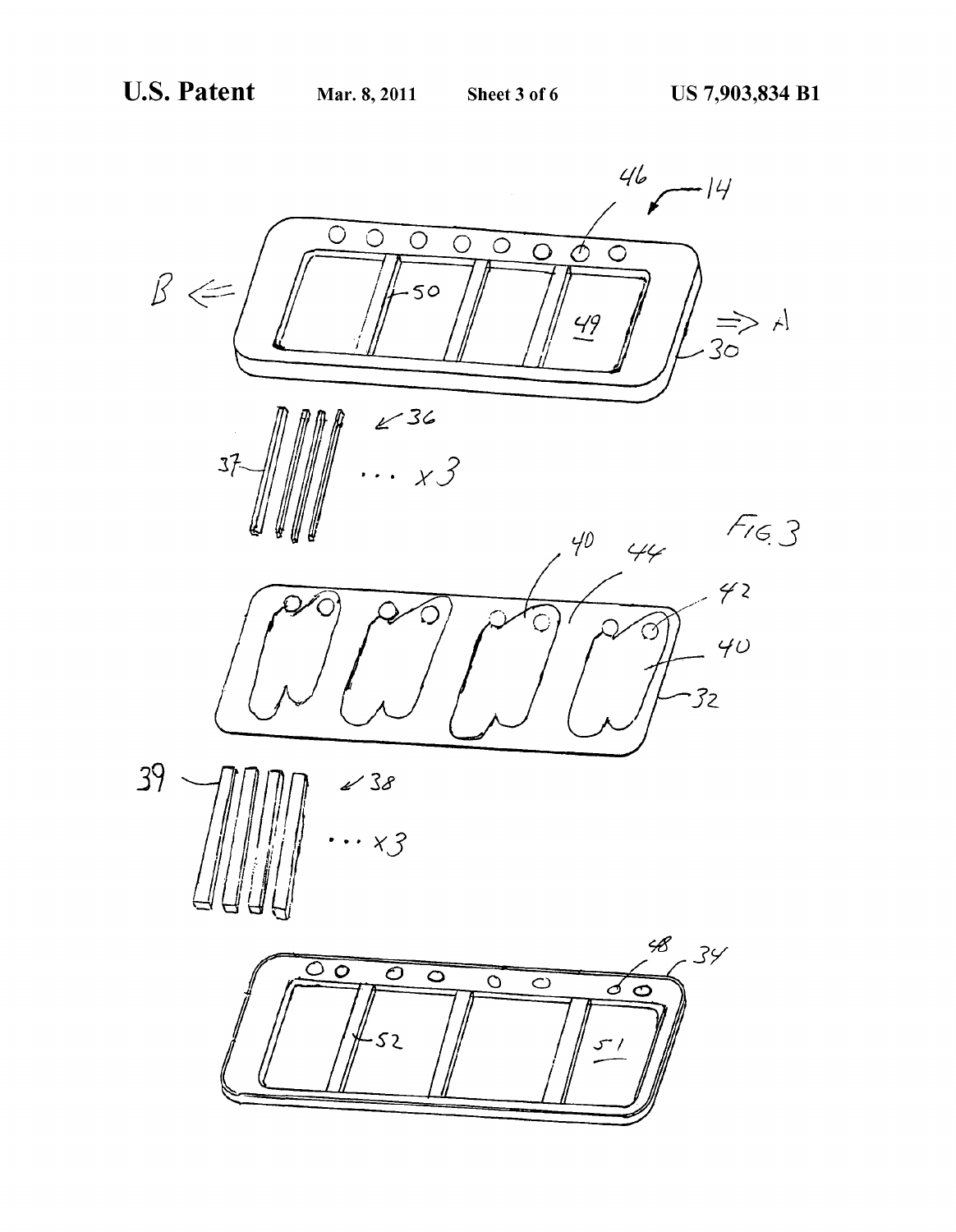$\sim 10^7$ 





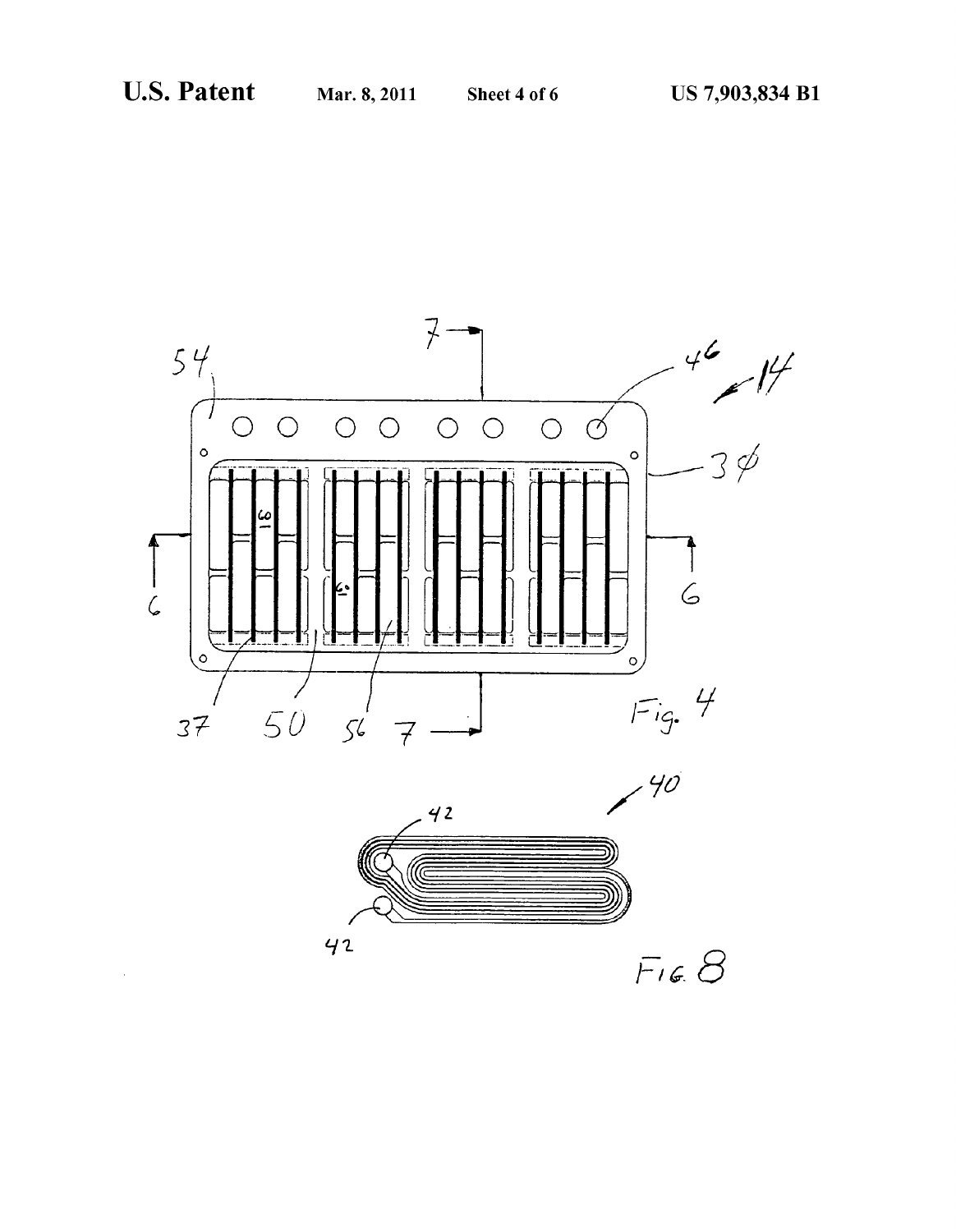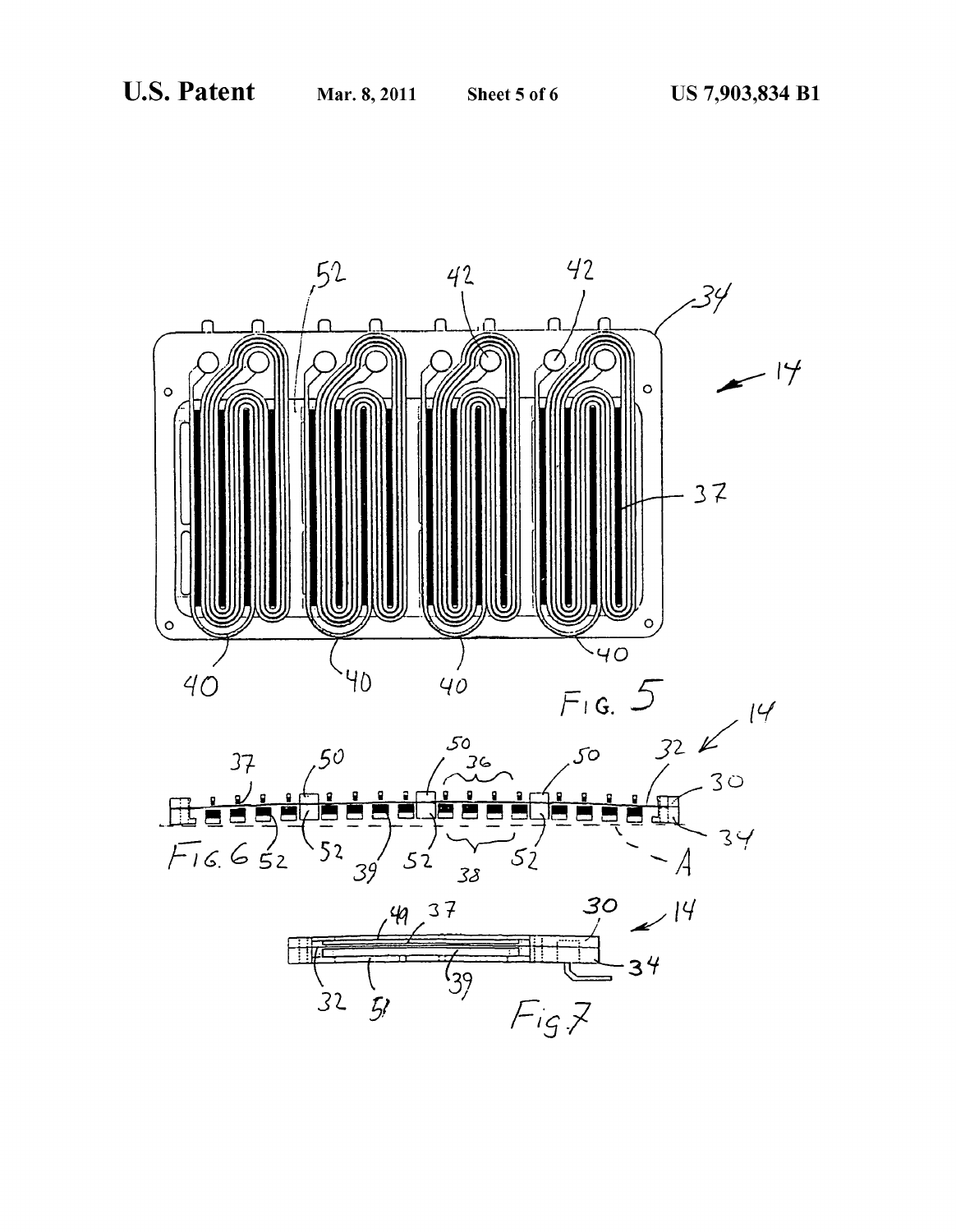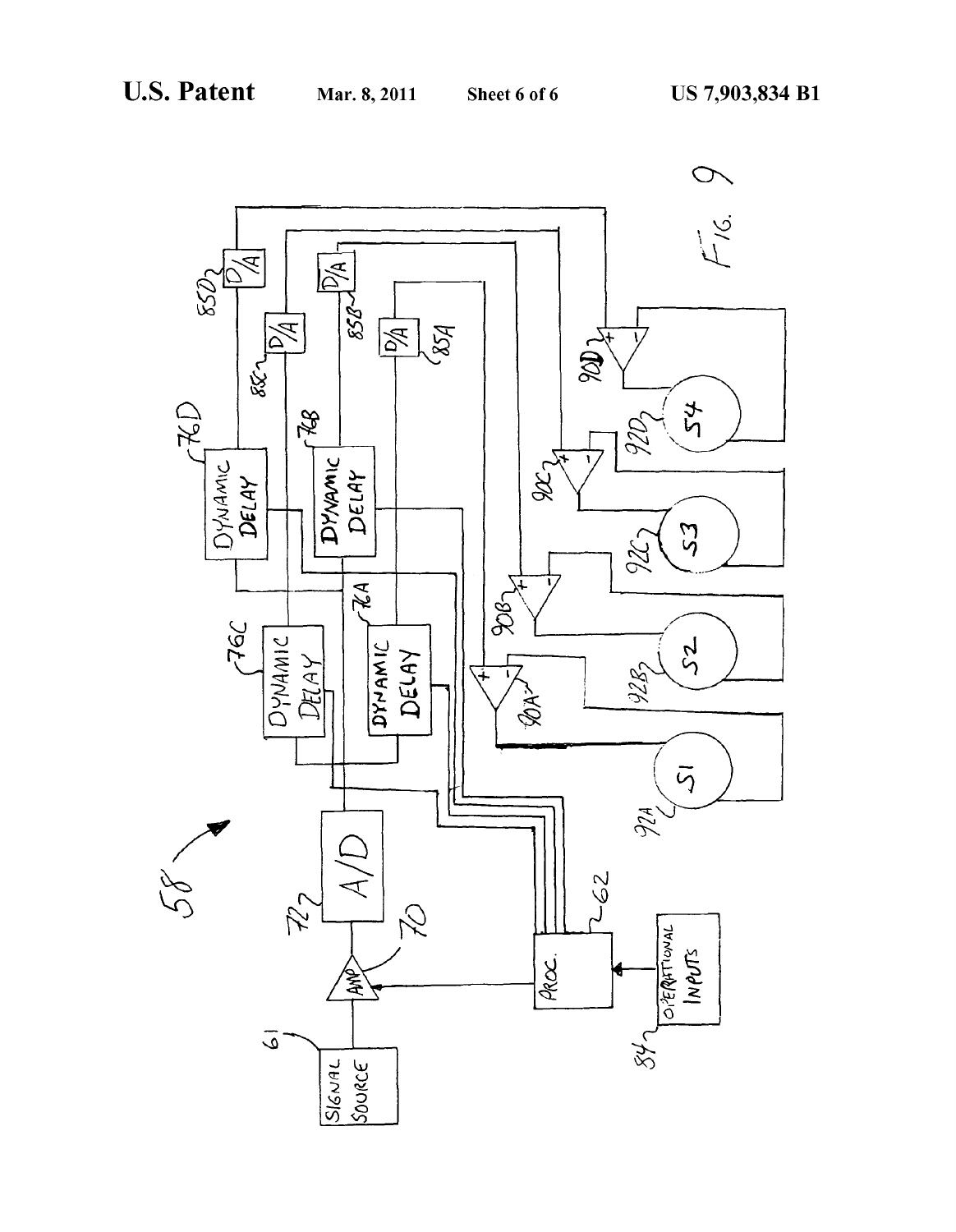10

 $\overline{\mathcal{L}}$ 

# CURVE FITTED ELECTRODYNAMIC PLANAR LOUDSPEAKER

# BACKGROUND OF THE INVENTION

1. Technical Field

The invention relates to loudspeakers and more particu larly to planar or ribbon type loudspeakers fitted to be used in a hanging array of loudspeakers.

2. Description of the Problem

Electro-dynamic planar loudspeakers are constructed using a thin resistive film diaphragm disposed taut over a thin, rectangular frame. Permanent magnets are mounted within the frame parallel with at least one, and sometimes both, of the major surfaces of the thin film diaphragm. In prior art designs, the bar magnets align with the axis of the direction of elongation of the frame. Typically one major surface of the thin film diaphragm carries electrically conductive traces which are etched from a layer of aluminum applied to the  $_{20}$ major surface. The conductive traces are positioned with respect to the permanent magnets so that electrical currents applied to the conductive traces result in forces being gener ated which move the diaphragm. The major surfaces of the diaphragm are enclosed between the magnets adjacent one 25 major Surface and, typically, a grate or sound lens adjacent the opposite major surface.

The introduction of a varying current to the electrically conductive traces causes motive force to be generated on the thin film conductors, and corresponding movement of the thin 30 film diaphragm in the frame. The diaphragm and electrically conductive traces are of minimal mass to minimize energy expended moving the diaphragm and to optimize response times. A carefully calibrated and even tension should be applied to the diaphragm along its entire perimeter. Consis- 35 tent spacing between the diaphragm and the magnets contrib utes to minimization of distortion in Sound reproduction.

Planar type loudspeakers have a defined acoustical direc tivity pattern that has a natural application to vertically hung arrays. In such an array a long chain of speakers produces a 40 sound field having broad area coverage. Such arrays are usually constructed to curve rearwardly at the bottom of the curve to produce a shallow J-shaped or fish hook profile. This arrangement orients the lowest loudspeakers in the chain to present their sound emitting surfaces directly toward the por- 45 tion of the audience sitting below the array. AJ-shaped curved array typically has an elongated upper portion which is Sub stantially straight, from which Sound is directed outwardly, and a lower, curved portion, from which sound is directed downwardly.

It is usually desirable that listeners anywhere in the covered area hear substantially the same sound. Achieving this result is very difficult in practice. One difficulty has been that the lower, curved portion of the J curve array has exhibited excessively large granularity. The term "granularity" is used to 55 refer to the number and size of dead Zones vertically disposed in a sound field. With conventional planar loudspeakers, the fewer the number of dead Zones, the larger the dead Zones tend to be. Fine granularity splits up dead Zones to reduce their size below the threshold of human detection. The use of 60 straight planar loudspeakers in the curved portions of a hang ing array results in the appearance of obtrusive dead areas in the projected sound field. The lowest practical limit on the length of planar loudspeakers still results in J-curve arrays where the loudspeakers poorly fit the curve of the array. This 65 results in substantial dead spots in the sound field. It is desir able to avoid use of short planar loudspeakers on account of

their expense, power handling considerations and the poor low frequency response of very short planar devices.

# SUMMARY OF THE INVENTION

15 The invention provides a planar loudspeaker. Each loud speaker has front and back panels. The front and back panels each have front and back major surfaces. The front panel has an aperture connecting the panel's front and back major surfaces. The aperture allows sound energy to escape. A back panel has front and back major Surfaces which are congruent to the front and back major surfaces of the front panel. An aperture connects the front and back major surfaces of the back panel. The front major surface of the back panel is disposed substantially abutting the back major surface of the front panel. A diaphragm is located between the front panel and the back panel and is aligned on the apertures, its major surfaces being parallel to the planes of the apertures. Vibra tion of the diaphragm produces Sound which is emitted through the apertures. The front panel includes at least a first bridge dividing the aperture through the front panel. This bridge or brace is disposed in contact with a major surface of the diaphragm to divide the diaphragm into sections on its front major surface. A corresponding bridge is provided across the aperture on the back panel. Independent circuit traces are disposed on each section of the diaphragm for both major surfaces, corresponding to the sections of the dia phragm. A plurality of bar magnets, arranged in arrays, are disposed one array to each section of the apertures in the sections of the back and, usually, front apertures to complete the transducer assembly.

The planer loudspeaker is elongated from end to end and conforms locally to the curve of a J-hook vertical array of planar loudspeakers in which it is used. The front and back panels are shaped from end to end in their direction of elon gation to conform to a curve. The bar magnets in each section being are oriented parallel to a bridge bordering the section. The bar magnets associated with the front panel, when used, being are narrower than those disposed in the sections of the aperture through the back section and are stepped with respect to one another to maintain spacing from the dia phragm.

Additional effects, features and advantages will be appar ent in the written description that follows.

## BRIEF DESCRIPTION OF THE DRAWINGS

50 however, as well as a preferred mode of use, further objects The novel features believed characteristic of the invention are set forth in the appended claims. The invention itself and advantages thereof, will best be understood by reference to the following detailed description of an illustrative embodiment when read in conjunction with the accompanying drawings, wherein:

FIG. 1 is a side view of a stacked ribbon array of planar loudspeakers.

FIGS. 2A-C are diagrams illustrating sound field coverage from ribbon arrays of loudspeakers using conventional loud speakers and curve fitted planar loud speakers of the present invention.

FIG. 3 is an exploded view of a planar loudspeaker in accord with the invention.

FIG. 4 is a front view of view of a planar loudspeaker according to the invention.

FIG. 5 is a view of the planar loudspeaker with its front panel removed to expose a diaphragm set on the frame of the loudspeaker.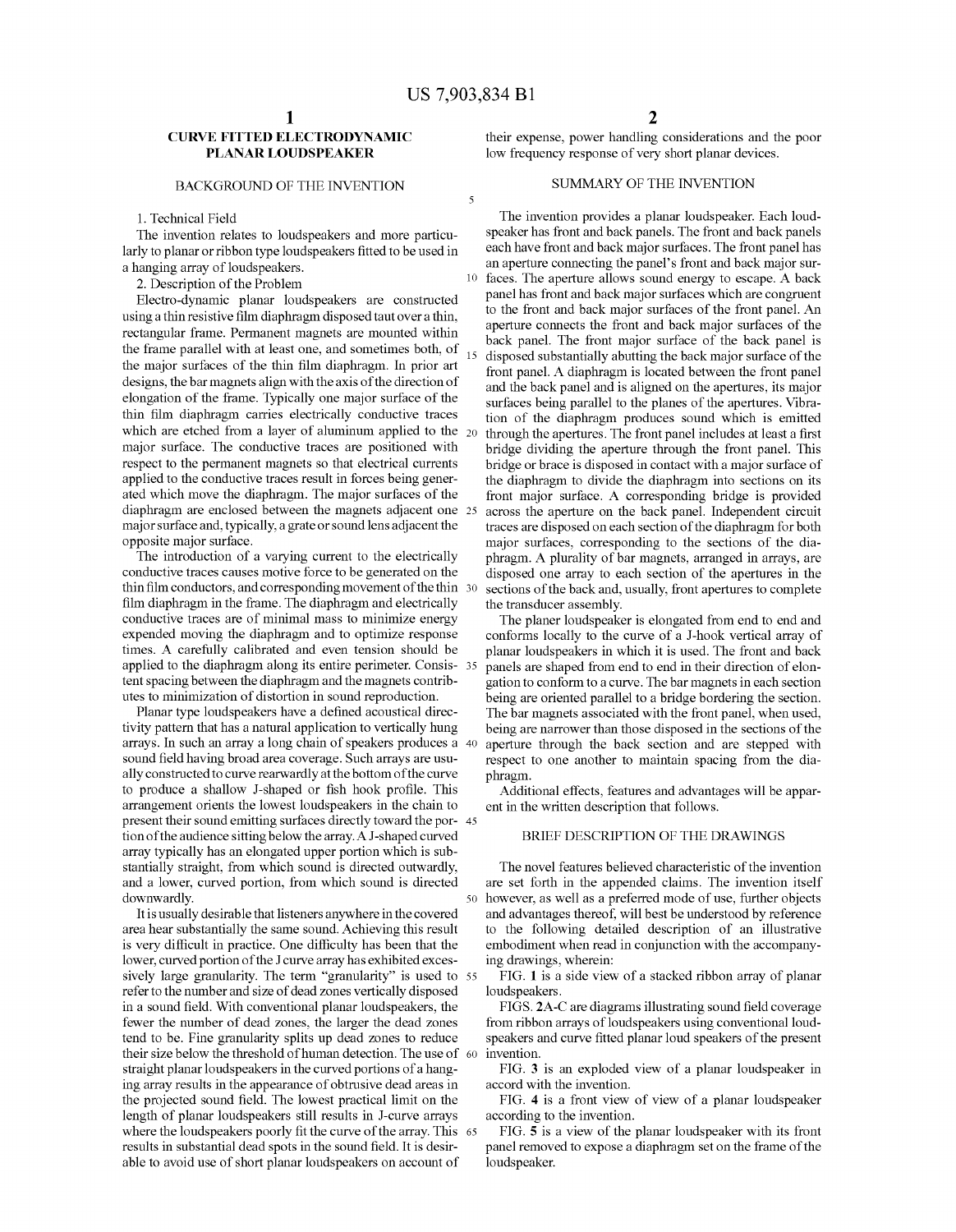FIG. 6 is a cross sectional view taken along section lines 6-6 in FIG. 4.

FIG. 7 is a cross sectional view taken along section lines 7-7 in FIG. 4.

FIG. 8 is an illustration of a conductor trace pattern as used 5 on diaphragms for planar loudspeakers of the invention.

FIG. 9 is a block diagram of a circuit for controlling seg ments of a planar loudspeaker element of the present array.

## DETAILED DESCRIPTION OF THE INVENTION

Referring to FIG. 1 an array 10 of planar loudspeakers, assembled as and hung in a J-curve, is illustrated. Ribbon array 10 comprises both flat curve planar loudspeakers 12 used in a straight, long throw, portion 16 in the upper part of the ribbon array 10 and curve fitted planar loudspeakers 14 used in the medium and short throw portions 18, 20, filling out the lower portion of the array. The planar loudspeakers  $12, 14$  are connected end to end in a strip to construct the array. Alternatively, a frame may be used to support the loudspeak- 20 ers 12, 14 in Such an end to end arrangement and relieve the loudspeaker units themselves of the need to be constructed to support the weight of the portion of array 10 suspended from a particular unit. Array 10 is typically used in an arena type setting, hanging from its upper end from the roof or rafters 25 over the floor space of the arena. It is intended to fill efficiently the space of the arena with a sound field, with areas under neath array 10 being taken care of by the short throw section 20, intermediate locations being covered by the medium throw section 18 and more distant areas covered by long 30 throw section 16. 15

FIGS. 2A-C illustrate sound fields 23, 25, 27 produced by arrays of loudspeakers. Sound field 23 is generated by an array of conventional planar loudspeakers 12 hung to con form to a uniform curve 22. A plurality of substantially evenly 35 spaced dead Zones 30 (shown by hatching) of uniform width appear in the sound field 23. Sound field 25 is produced by an array of conventional loudspeakers 12 hung to conform to a progressive curve. Sound field 25 exhibits fewer dead Zones 31, which are progressively more widely spaced, but which 40 grow progressively in width from the top of the field to the bottom. In essence, the dead zones are collected and grouped vis-a-vis sound field 23. Lastly, sound field 27 represents the result of using a hanging array of curve fitted loudspeakers 14 in a progressive curve. While dead zones exist, their fine 45 granularity is such as to keep them from being noticed by the average human listener. As will become clearer later in this discussion, the dead Zones have in effect, been finely broken up into many Small pieces.

FIG.  $3$  is an exploded view of a curve fitted planar loud-  $50$ speaker 14 in accordance with a preferred embodiment of the invention. Arrows A and B indicate the direction of elongation of the element. The more widely spaced edges of the loudspeaker 14 fall adjacent to the ends of neighboring loud speakers 12, 14 in array 10. A rear panel 34 attaches to the 55 back of front panel 30 with a diaphragm32 fitted between the panels and held across aperture 49 and a corresponding rear panel aperture. Front panel 30 includes a center aperture 49 between its major front and rear surfaces from which sound escapes. First, second and third diaphragm braces 50 extend 60 across center aperture 49 from elongated side to elongated side, dividing aperture 49 into four sections. The braces 50 (and 52) also abut the diaphragm 32 into sections, allowing each section to vibrate independently.

Rear panel 34 is similar to front panel 30. The rear panel 34 65 is also elongated and has a center aperture 51 connecting its front and back major surfaces. First, second and third dia-

phragm cross braces 52 extend between the elongated sides of the aperture, are oriented perpendicular to the direction of elongation of the panel and are aligned on the cross braces 50 of the front panel 30. Diaphragm 32 is also held taut over aperture51. Panels 30,34 are preferably milled aluminum but may be stamped in some applications.

10 used as they become available. Electrical connection termi Current carrying circuits are conventionally provided using electrical traces etched on one or both of the major surfaces of the diaphragm 32. More exotic systems may be nals 48 are provided on the outer major surfaces of front panel 30 and rear panel 34 for electrical traces located on both major surfaces of the diaphragm 32. These provide points for the external connection of electrical leads and for connection to the conductive traces 40 disposed on both major surfaces of diaphragm32. Diaphragms can be divided into multiple sec tions, and not just the four sections illustrated. Each section has one or two conductive traces 40. Where there are two conductive traces 40 they are provided front and back on the diaphragm.

Diaphragm 32 is a conventional thin film made of a syn thetic polyamide or a similar material. Electrical traces 40 are disposed on both the front and back major surfaces of the film including front surface 44. Traces 40 are replicated four times on both major surfaces of diaphragm 34 (only the front surface 44 traces are shown, those of the rear surface being identical). Each conductive trace 40 is provided with its own set of electrical terminals 42 allowing each trace to be inde pendently energized. Conductive traces 40, when located in a magnetic field and energized by an electrical current, move and in doing so impart motion to diaphragm32. The magnetic field is supplied using bar magnets on both sides of diaphragm 32. Magnets 37, 39 are provided in four sets 36, 38 of four magnets each, corresponding to the conductive traces 40 laid out on the diaphragm, front and back. The magnets in each set are elongated neo or bar magnets, laid parallel to one another and extending between the elongated sides of the center apertures 49, 51, in parallel to the diaphragm braces 50, 52. respectively. The bar magnets of each of sets of magnets 36 placed in front of diaphragm 32 are placed in the subapertures of center aperture 49 defined by diaphragm braces 50. Four bar magnets 37 are illustrated in each subaperture, the magnets being oriented parallel to the braces 50. However, a different magnetic topology could be used and a greater or fewer number of magnets could be present. Gaps between the magnets 37 provide outlets for the sound generated by move ment of diaphragm 32 and define an acoustic lens across the aperture.

Otherwise magnets 39 are disposed with respect to rear panel 34 and the rear major Surface of diaphragm 32 just as magnets 37 are with respect to the other side of the dia phragm. Magnets 39 fitted to the subdivisions of aperture 51 are substantially wider than magnets 37 with correspondingly smaller gaps between the magnets. Magnets 37 along front panel 30 are preferably narrower and shallower than magnets 39 supported along the back panel 34. The gaps between magnets along the front panel 30 thus are wider and shal lower. This arrangement improves the forward off axis dis persion of the Sound field, particularly helping off axis lin earity of high frequencies in the sound field.

Referring to FIG. 4, a front plan view of curve fitted loud speaker 14 illustrates its front major surface 54. An acoustic lens 56 forward from diaphragm 40 is defined by the braces 50 and permanent magnets 37 disposed in and across the center aperture of front panel 30 in front of the diaphragm.<br>Acoustic lens 56 is in effect a grating over the sound generating element of curve fitted planar loudspeaker 14, defining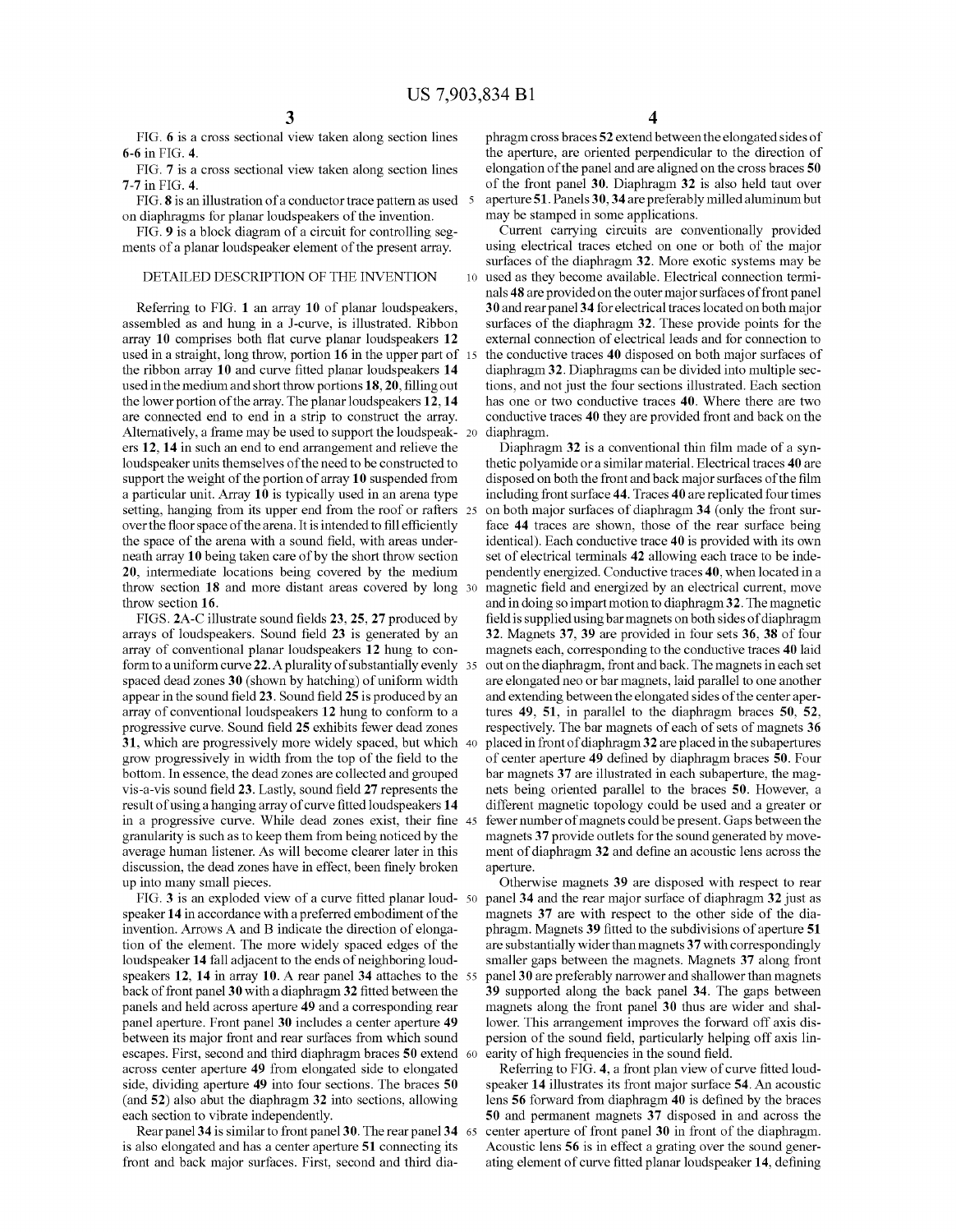10

a plurality elongated slots 60 over each of four sections of the front major surface 44 of diaphragm 40, as defined by the location of conductive traces 40. Electrical connection points 46 are provided on the Surface and connect through front panel 30 into contact with electrical leads on diaphragm 32.

Referring to FIG. 5, curve fitted planar loudspeaker 14 is illustrated with front panel 30 and forward magnet arrays 36 shown removed to expose diaphragm 32 positioned on back panel 34. Four conductive traces 40, which function as dia phragm Voice coils, are positioned centered between the dia phragm braces 52 and/or the outside ends of back panel 34, with one trace from each major surface of the diaphragm positioned in front of one each of the arrays 38 of permanent magnets 39.

Referring to FIG. 6, curve fitted planar loudspeaker 14 is 15 illustrated in cross section from end to end in the direction of elongation of the loudspeaker. Curve fitted planar loud speaker 14 bulges outwardly along its forward surface toward the center along its longitudinal axis, as may be seen by comparison to a phantom reference line A. The bulge is shaped to fit the curve of a hanging array 10 at the point at which the loudspeaker 14 is to be fitted. The bulge or curve of loudspeaker 14 may be chosen to fit uniform or progressive curves of varying radii. The division of planar loudspeaker 14 32 substantially evenly spaced relative to each array of magnets 36, 38. Diaphragm braces 50, 52 help support the curve of diaphragm 32 from end to end. The diaphragm braces or bridges 50, 52 locally maintain a consistent location of the diaphragm relative to the magnets 37, 39. The perimeter 30 edges of the diaphragm 32 are held between front and back panels 30,34. Magnets 37.39 arearrayed in a stepped pattern to keep their spacing from diaphragm 32 even. This results in the magnetic field through the diaphragm 32 also being substantially even. For planar loudspeakers 12, which are flat, the 35 division of diaphragm32 into sections may still be utilized to allow shaping of the resultant sound field. into divisions meets the objective of keeping the diaphragm 25

FIG. 7 illustrates curve fitted planar loudspeaker 14 in cross section from side to side, in which magnets 37, 39 extend substantially across apertures **49, 51**. FIG. **8** illustrates -40 **c** a representative conductive trace 40 as might be applied to either major surface of diaphragm 32.

FIG. 9 illustrates audio input signal conditioning circuitry 58. Pairs of conductive traces 40, aligned from front and back along the length of diaphragm 32, are driven synchronized 45 with one another, but may be driven independently from adjacent pairs of conductive traces. Thus each section of the four sections of a single curve fitted planar loudspeaker 14 can be, but is not required to be, independently driven. Each of the four sections of a single curve fitted planar loudspeaker 50 14 is represented by four speaker transducers (S1-S4) 92A-D. Typically a single audio input signal is phase or time delayed by an amount calculated to meet audio or psychoacoustic objectives. For example, it may be desired that projected Sound be synchronized when it intersects a boundary, such as 55 the seating area on the floor of a large auditorium. As an alternative, it may be desirable to shape a sound field by

compressing or expanding it in a vertical plane.<br>Generation of sound may be initiated electronically upon Generation of sound may be initiated electronically upon microprocessor **62** receiving a trigger signal from a source of 60 operational inputs 84. The source of the audio input signal is a signal source 61, which may a sound reproduction system, the mixed output of a plurality of microphones, or a blend of sources. Signal source 61 provides an audio input signal to an adjustable amplifier 70 under the control of processor 62. Processor 62 controls the output amplitude to achieve the preferred sound pressure level at the target distance for the 65

particular curve fitted planar loudspeaker 14. The target dis tances for individual sections of a single planar loudspeaker 14 should be so close as to not necessitate individual ampli tude adjustment for each section of the planar loudspeaker. However, if this not the case, the gains for the final drive amplifiers 90A-D could be made adjustable.

Following preamplification, the audio input signal is converted to a digital signal by analog to digital converter 72 to ease further modification of the signal. A variety of modifi cations to the signal are possible, but the only one illustrated for the preferred embodiment is a series of dynamic delay elements 76A-D. The four dynamic delay elements 76A-D audio input signal into four channels corresponding to the four sections of the planar loudspeaker 14 with slight phase or time delay differences between the four channels. In the pre ferred embodiment it may be desirable that every listener in an auditorium hear exactly the same thing at the same moment. While segmentation of the drivers in the planar loudspeaker 14 of the invention allows the planer to be fitted to a curve, it also allows fine adjustment of sound front generated by a vertical array of planar loudspeakers built in accordance with the invention.

Each of the phase differentiated, digitized, audio input signals are then applied to a different one of the four analog to digital converters 85A-D to provide an analog drive signal for each of speaker transducers 92A-D, respectively. These signals are amplified by application to amplifiers 90A-D before application to speaker transducers 92A-D.

It is not necessary that all loud speakers in an array be driven synchronously. Nor is necessary that all segments of a particular planar loudspeaker be driven synchronously. Seg mentation of the conductive traces and providing differenti ated sound driver facilities for each segment or speaker drive channels allows each segment to be independently controlled. Circuitry to effect such operation can take a number of dif ferent forms. With the planar loudspeakers arrayed aligned with the alignment of the segments within each planar, sound generation can be readily steered upwardly, downwardly, Ver tically collapsed, or vertically expanded. In addition, digital signal processors can be programmed in a number of different ways to implement equivalent circuits to that illustrated in FIG. 9.

The present invention provides a curve fitted planar loud speaker which can be used in an elongated, curved array of such speakers to produce sound field that do not exhibit breaks to the average auditor.

While the invention is shown in only a few of its forms, it is not thus limited but is susceptible to various changes and modifications without departing from the spirit and scope of the invention.

What is claimed is:

- 1. Sound generating apparatus comprising: members having a generally rectangular form and being shaped along their axes of elongation to conform to a curve of a uniform radius or a curve of progressively varying radii;
- the front and back panel members being disposed substan tially adjacent one another along a major surface of each;
- rectangular apertures through the front and back panel members extending in the direction of elongation of the front and back panel members; and
- a diaphragm positioned between the front and back panel members, the diaphragm having major surfaces in contact with the major surfaces of the front and back panel members, the major surfaces of the diaphragm being